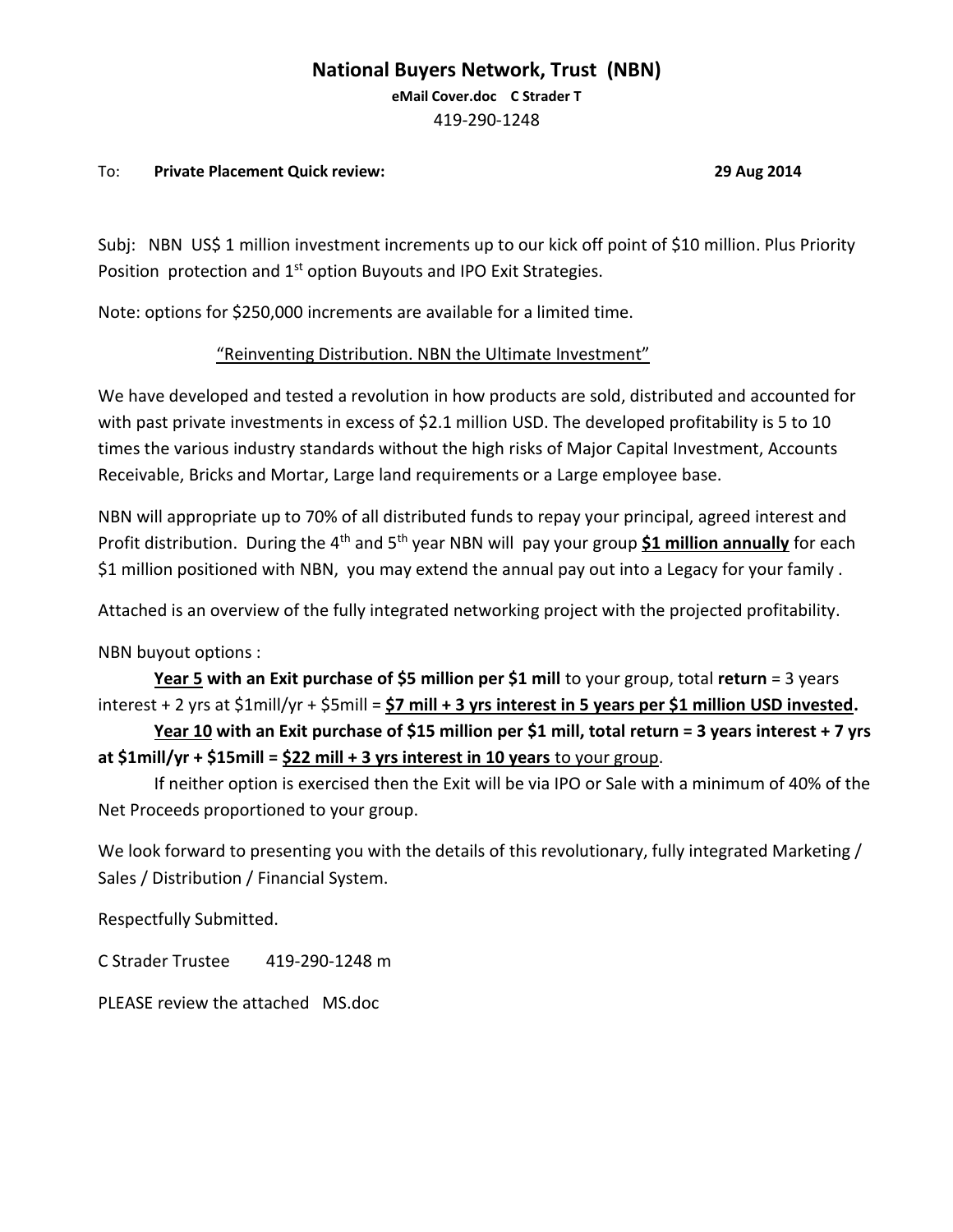## **National Buyers Network, Trust** [ NBN ] Toledo, OHIO 419-290-1248

To: Private Placement

#### **29 Aug 2014**

From: C Strader T. We look forward to reviewing the plan's full details and answering all questions.

Subject: Overview of National Buyers Network Trust**. This is a MUST review** MS .Doc (attached) INVESTMENT: \$1 million Up to \$10 million with an exciting and committed Return. Your investment will have top priority in repayment, protection and profit. Options include various nuances of \$1 million increments of participation and LOC's. Other participation levels are available including some partnering options.

The NBN revolution has reached new levels of integration of how products are sold, distributed and accounted for. Our profitability sores above the best in each industry without the high risks of Major Capital Investment, Accounts Receivable, Bricks and Mortar, Large Land Requirements or a Large Employee Base.

NBN will repay your principal plus interest by year 4. PLUS beginning the 4<sup>th</sup> year NBN will dedicate up to 70% of distributed funds to pay your group \$1 million annually per each \$1 million of participation. **Each \$1 million in can yield \$1 million per year forever or until buyout.**

Attached is an overview of the fully integrated networking project with the projected profitability.

We look forward to presenting you with the details of this revolutionary fully integrated Marketing / Sales / Distribution / Financial System.

The following 10 pages reflect the profits and provides an overview designed to impart the conceptual foundation and profitability of NBN ( National Buyers Network T.). Full scope and details will be shared at a mutually agreeable time.

Respectfully Submitted;

C Strader Trustee

419-290-1248 m setcjst@hotmail.com

Ps: Some investors are in place and we need to close funding so we can start the main NBN structure. We currently have \$0 Accounts Payable and are ready to proceed to full installation with your help.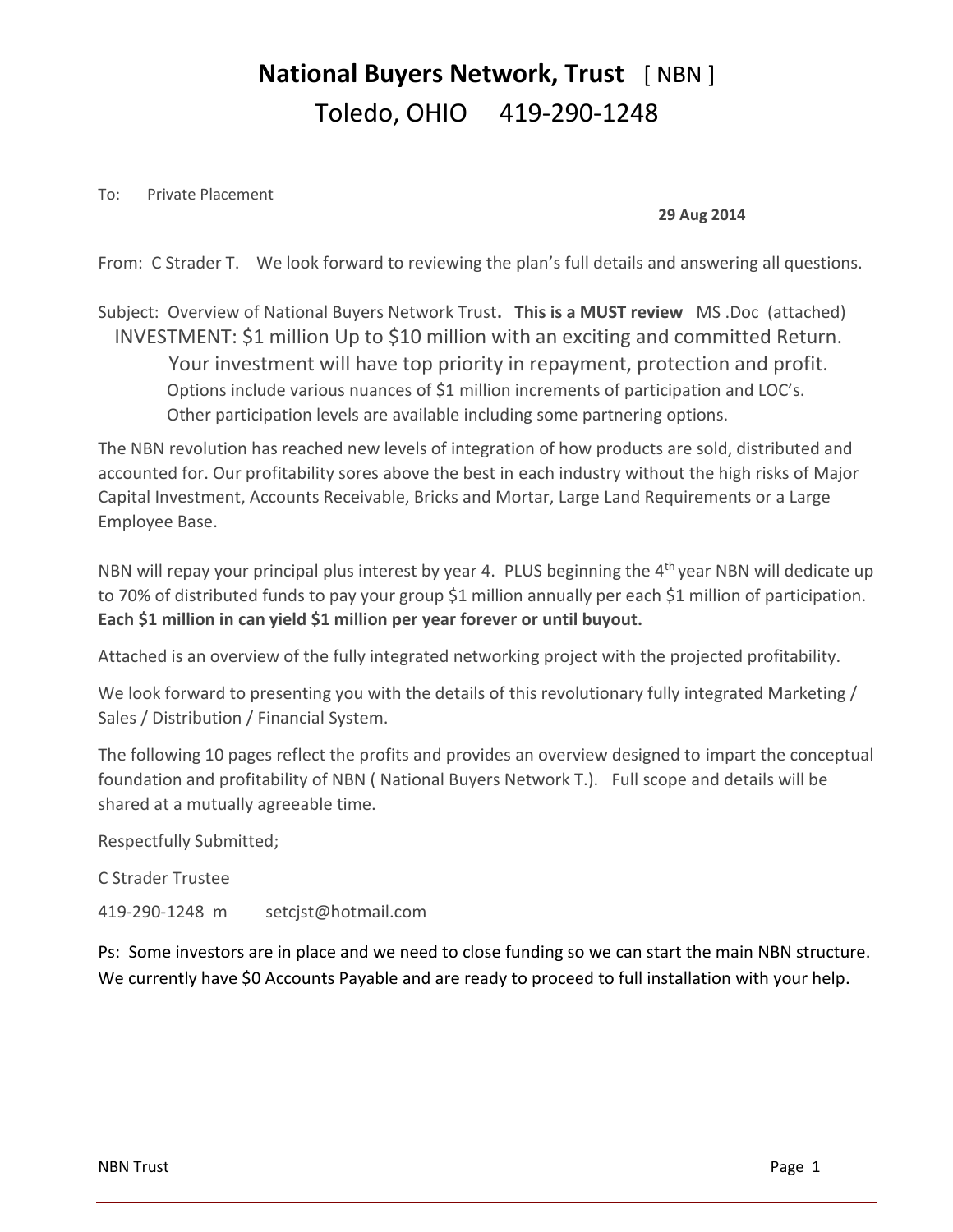## **National Buyers Network, Trust**

Toledo, OHIO 419-290-1248

### **Index**

|                                      | Number<br>of pages | Page #  |
|--------------------------------------|--------------------|---------|
| Introduction Letter                  | 1                  | 3       |
| Basic Overview and Financial Summary | 2                  | 4       |
| <b>Financial Summary</b>             | 1                  | 5       |
| <b>Management Team</b>               | 3                  | $6 - 8$ |
| Invitation to meet                   | 1                  | 9       |
| <b>Profit Margin Overview</b>        | 1                  | 10      |
| Why Invest in NBN ?                  | 1                  | 11      |

Thank you for your time and we look forward to meeting with your team. CJS, T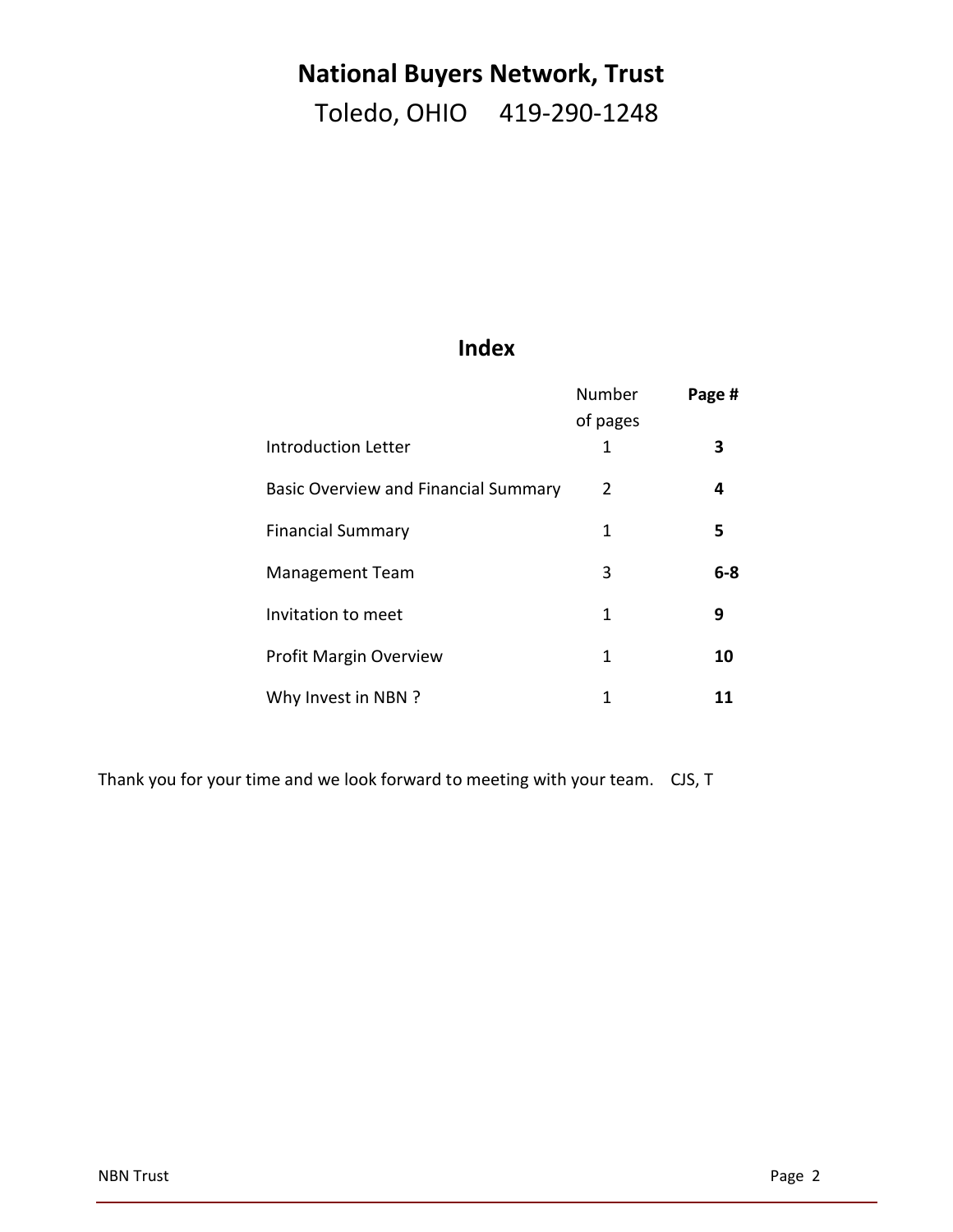### **National Buyers Network, Trust**

#### **Toledo, Ohio 43615 419-290-1248**

#### **To:** Private Placement **9 Jan 2014**

**From:** C Strader T. This highly integrated distribution system solves the "Big Box" problems to the benefit of the manufacturer, consumer, and NBN; we solve all major distribution deficiencies.

**Subject:** Invest \$1 million up to \$20 million with a 100% return of Principle and Interest; Plus total aggregated payout of \$20 million Pro-Rated on participation every year starting in the fourth year.

 Having always respected innovative ability to bring the future to reality, I would like to present to you an Investment opportunity like no other. True innovation can't be by progression but must be based on quantum leaps. National Buyers Network T is three leaps integrated into one. From the original concept to a refined and tested systems, NBN was developed over 23 years while waiting for the proper technology to be developed for a smooth and quick introduction.

 Through the cable network, cellular, internet, and satellite +, **NBN will have continuous live access to over 80% of the population and over 90% of the disposable income in each connected area.** In its simplest terms: NBN GIVES ANYONE WITH CABLE TV, SATELITE, SMART PHONE or the INTERNET the ability to purchase almost any produced item from the comfort of their home. The Consumer Purchases are made directly through NBN to the manufacturer or master distributor warehouse, encompassing everything from groceries to electronics and wholesale or items purchased in the retail market. These items are then delivered directly to your home or a convenient drive through, bypassing the conventional distribution system and the ' big box.' As a result the net margin before tax is 3 to 10 times the various industry standards allowing NBN the lowest COGS and a huge market advantage.

 NBN also will go into other areas such as real estate and related financing, farm industry and many wholesale industries. NBN has a full management and advisory team in place and you will find enclosed a list of the principles on this team. NBN can be up and running within twelve months of investment with new markets [metropolitan areas] coming on board every 45 to 60 days after the first market is set up.

 I hope you find this as interesting as your other ventures and that a meeting between you and Mr. C Strader can be arranged at your convenience to fully present the entire NBN program to you and your organization.

#### **Respectfully submitted: C Strader T 419-290-1248 [setcjst@hotmail.com](mailto:setcjst@hotmail.com)**

**Ps: Investors may participate in determining the use of proceeds to the benefit of community, NBN and other agreeable interests.**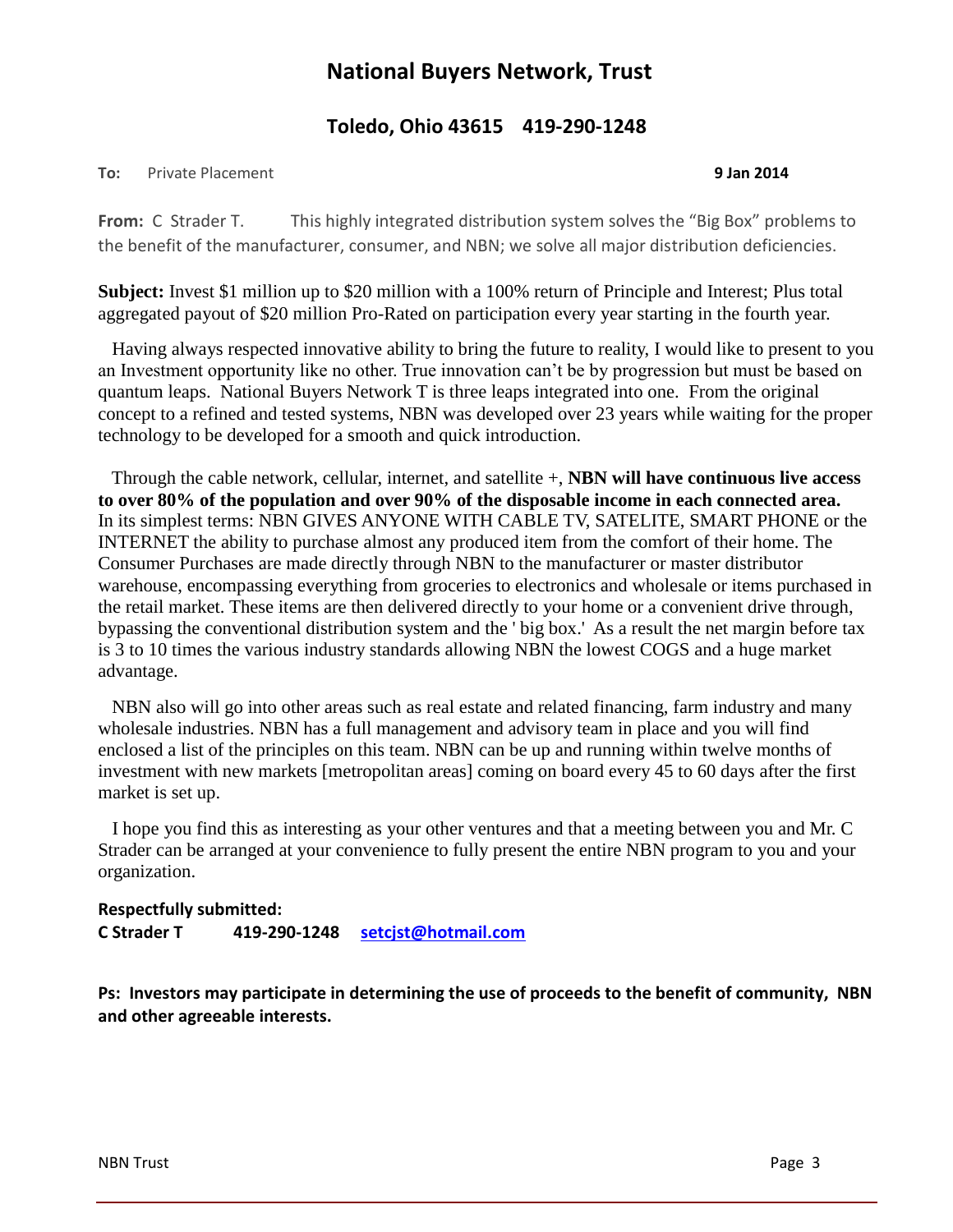#### C STRADER T; BASIC OVERVIEW

The basic elements and technologies to provide an interactive cable television buying service have existed for some time. It is only recently that the technology integration has become cost effective.

The NBN developers have researched the feasibility of such a system for over 15 years. The project statistics have been reviewed for current accuracy and developed into an economic model to accomplish the objectives. Computer manufacturers, software programmers, and electronic suppliers are working with us to develop the separate pieces of technology for rapid implementation and deployment.

We can accomplish our mission faster and at less cost than our competition because: "It is not their inability to see the solution, they do not see the problem" [cjs]. Our ability to mentally and structurally out maneuver large companies will give NBN a significant edge especially because we will be "partnering" segments of our system with these large companies. This will help to preclude them as competitors.

We have had meetings and conversations with product manufacturers and supply facilities ranging from hard goods to food, industrial supplies to raw materials, and theaters to medical. We have made presentations to these companies and are in verbal agreement with some to become their exclusive 'direct' network marketing partner once their products are fully integrated.

Cable companies presently consider a channel revenue increase of \$0.10 to \$0.20 per subscriber per month to be beneficial. NBN will provide cable with a revenue share that can reach \$5 per subscriber per month at virtually no programing cost to the cable company. Communications with Major Cable companies is ongoing to meet our objective of 10 cable systems up and running in the first two years. This increases to 200 cities by year 10 [directly connecting over 100,000,000 population].

Finally, we have assembled a foundation management team of quality individuals from an array of industries that will enable us to take our concept to market professionally and with the highest integrity. Three 'foundation' meetings will be scheduled immediately after funding: Project component assignment, advisory board finalization, and vendor selection and requirements.

Project financial overview and brief summaries of the initial team as well as the financial projections are included in this plan overview.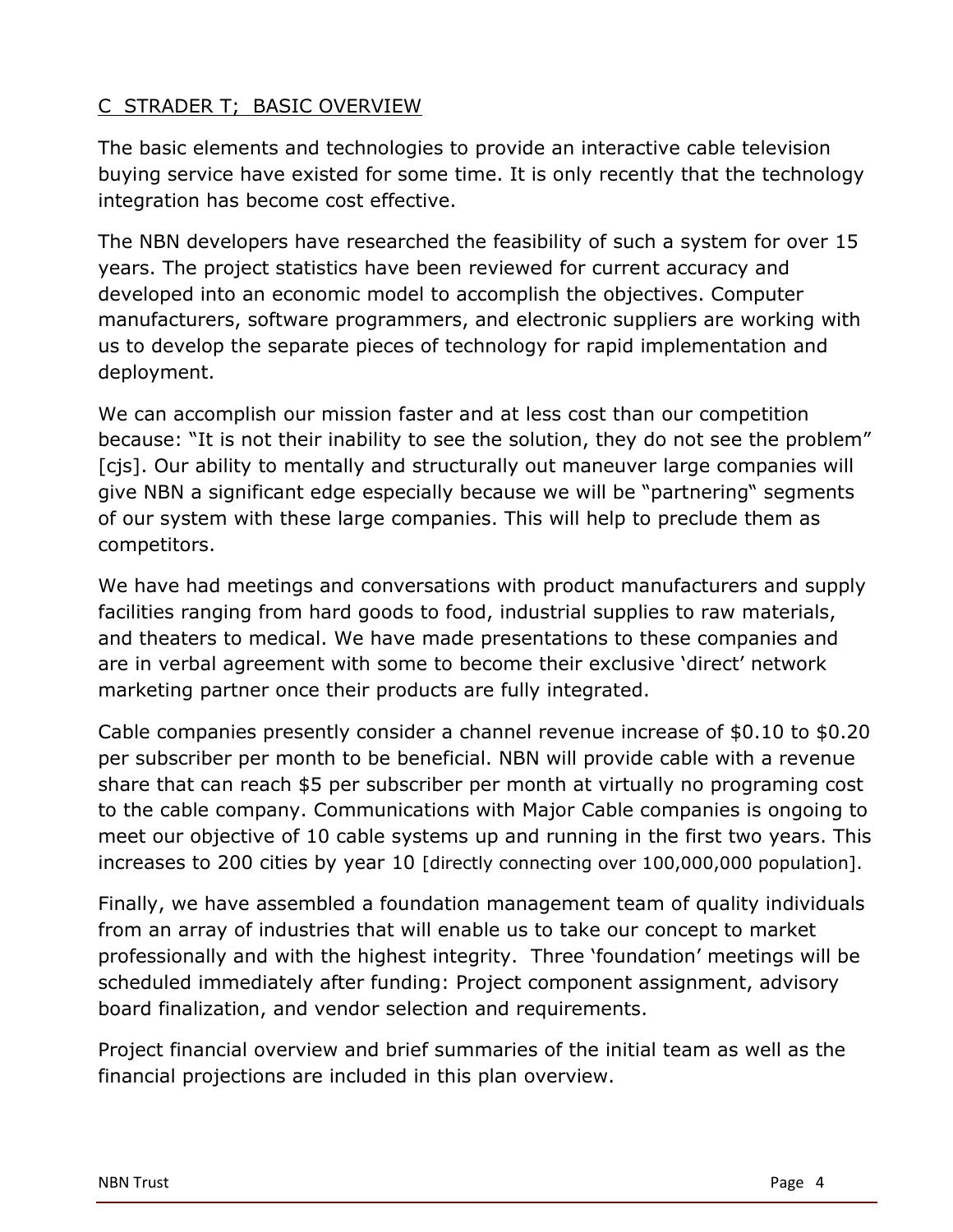#### FINANCIAL SUMMARY:

The following is a summary of key financial results from the five year financial projections prepared by management. [Ref. detailed on pages 25 through 57 of '**All Site** Financial Plan' which has been independently reviewed, verified and evaluated]

#### Statement of Operations **(000's)**

|                       |         |          |           |                                    | [\$4.3 Billion] |
|-----------------------|---------|----------|-----------|------------------------------------|-----------------|
| Net Income ATax\$(33) |         | \$99,155 |           | \$918,555 \$2,562,135              | \$4,363,684     |
| %GP                   | 43%     | 32%      | 31%       | 31%                                |                 |
| <b>Gross Profit</b>   | 878     | 188,043  | 1,893,486 | 5,280,881                          | 8,993,871       |
| <b>Sales</b>          | \$2,000 |          |           | \$590,480 \$6,028,800 \$16,830,720 | \$28,670,880    |
| Year                  |         |          | <u>3</u>  | 4                                  | 5               |

Cash Flow Statement **(000's)** Net cash from operations.

|          |  |   |                                                                   | [\$9.2 Billion] |
|----------|--|---|-------------------------------------------------------------------|-----------------|
|          |  |   | Cumm. Cash adjusted \$135,692 \$1,433,127 \$4,404,623 \$9,258,241 |                 |
| Net Cash |  |   | $$18,927.a$ $$135,673$ $$1,297,435$ $$2,971,496$ $$4,853,618$     |                 |
| Year     |  | 3 | 4                                                                 | 5.              |

A few of the numbers have changed but in most cases equipment costs have decreased and several other profitable services will be added after the first installed site is Beta tested.

Respectfully Charles J StraderTtee NBN 419-290-1248

Ref: .a=actual  $$$  that item, all others  $\#$ 's are + 000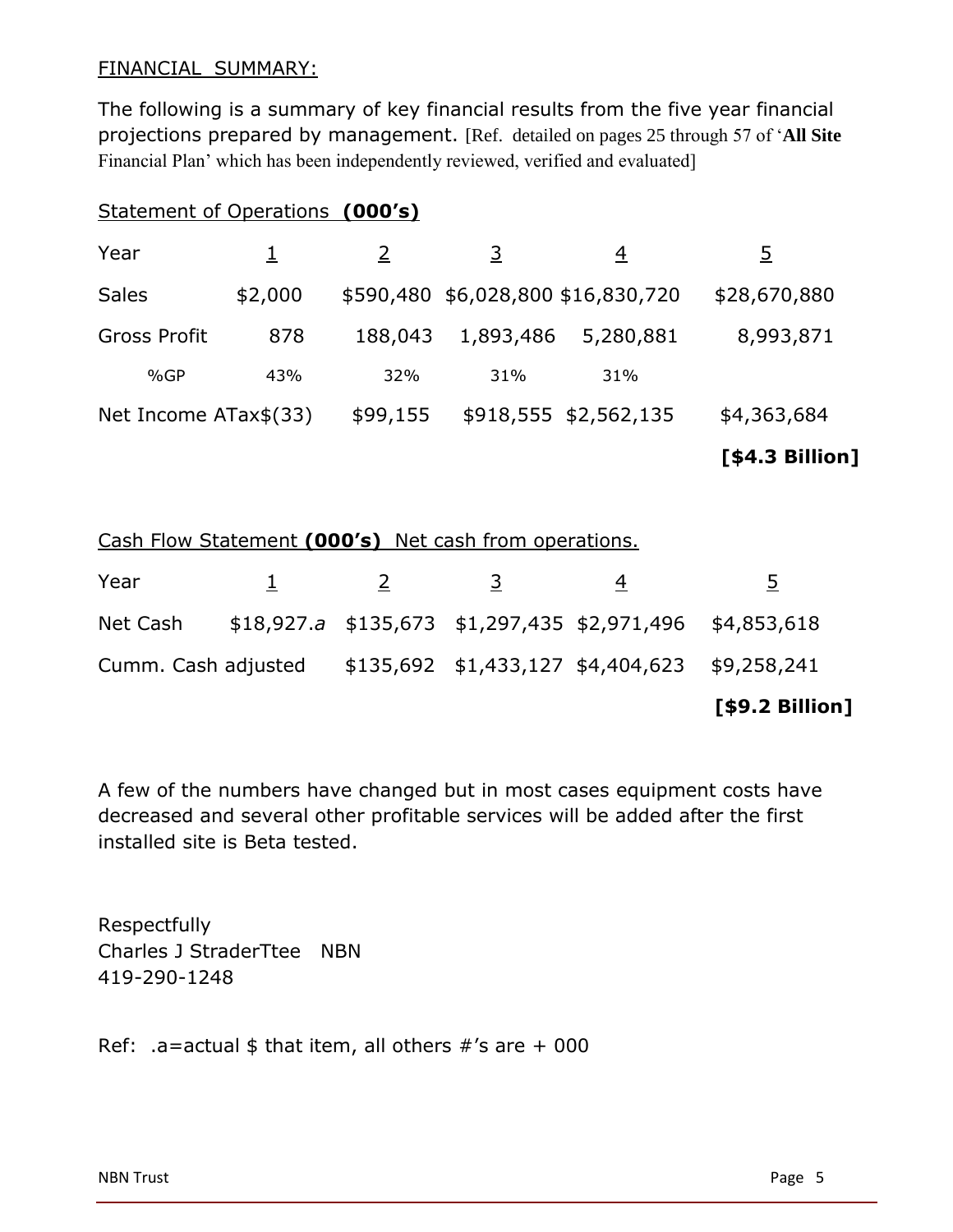NBN has assembled a noteworthy management team. The personnel on board will provide NBN with the technical and tactical experience to assure a smooth integration into the telecommunication network. The management function is to guide the results utilizing superior technology with the least cost results. Key members of the NBN team are: [Note: others will be integrated as required]

#### C "Jud" Strader T 419-290-1248

Provides expertise in the area of organizational structure, development, sales and marketing, product design and quality assurance.

Experience and expertise in start-up and turnaround for manufacturing and service companies.

Master of Science, Krannert, Purdue University; and Engineering degree Kettering University [G.M.I.] graduate.

Member of Robotics International (S.M.E.) since 1981. PE, Orange County Financial Society, Toronto International Society of Engineering and Finance.

Serves on several Advisory Boards both USA and abroad.

Shumaker, Loop, & Kendrick

Patent and Trade specialty: possible selection of Jim Rothchild Partner

General Counsel plus others in group

General Corporate practice with special focus on banking, licensing and other intellectual property law matters.

Larry A. Davenport DHC Partner [Past partner in Ernst & Young LLP]

Financial Adviser and Consultant.

DHC provides Full Services Financial and Director Entrepreneurial Services in NW Ohio.

Paul Ridgway Director Realtime Software Chicago SMI

UNIX computer interface and network specialist

Software management

PICK, C++, RPL, UNIX, plus many proven programs they developed that meet most of our requirements.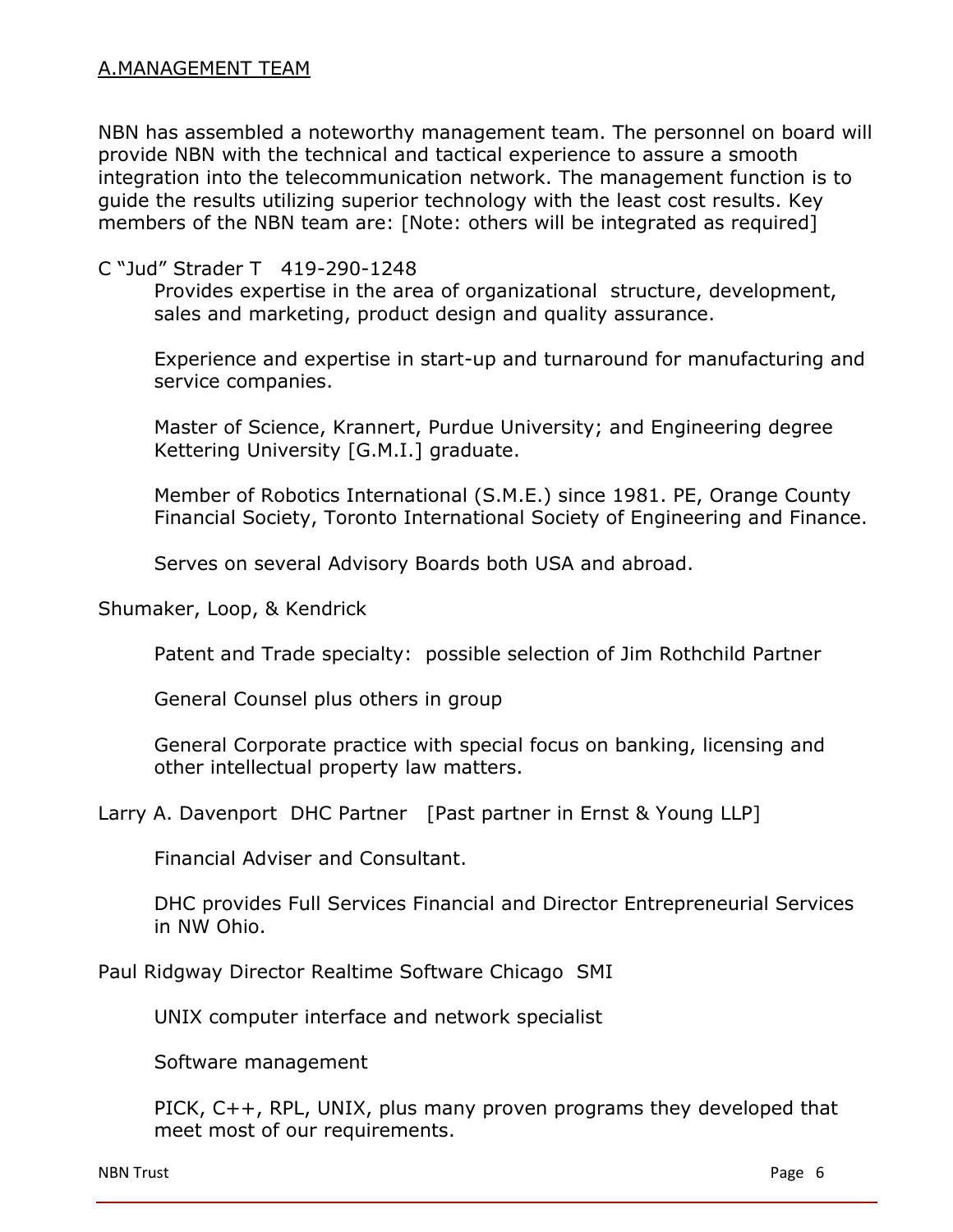#### B. ADVISORY BOARD: The past advisers will be updated upon funding.

To insure that NBN has the proper expertise in specific management disciplines, contact has been established with key personnel around the country in order to build the proper advisory group. Some of the members will be used on a consulting basis to access specific knowledge. Others will be used on a permanent basis during the development phases, implementation and operation.

Dock D. Treece

President of Treece Financial Services, a licensed securities broker/ dealer.

President of Treece Investment Advisory Corp. a regional investment advisory service.

Has part ownership in a number of other companies (developing and developed).

James 'Jim" Cooper

President: Cooper-Smith Marketing and Advertising Group.

Creative consulting group to cable companies

Highly respected in cable industry

Will be very effective in our marketing efforts to cable, their subs, and product associates [sources] .

#### Greg Glaser

Strong Retail background Credit Card processing and distribution knowledge

#### C. LIMITED ADVISOR GROUP

Dr Ira Scott Retired traveled and coordinated with Strader in order to verify large funds available for USA Real Estate investments. The participation and interest was very high for 'clean', proven Real estate backed investments.

> We have Jumbo financial Package sellers ready to proceed with Real Estate,[US\$ 1 Billion and larger asset backed loan packages].

> Dr Scott, with his knowledge of International Financial workings and International Jumbo Pkg procedures, Government Consultant work and his Political involvement in major financial projects in New York and Washington D.C. Was extremely helpful to this phase of NBNT.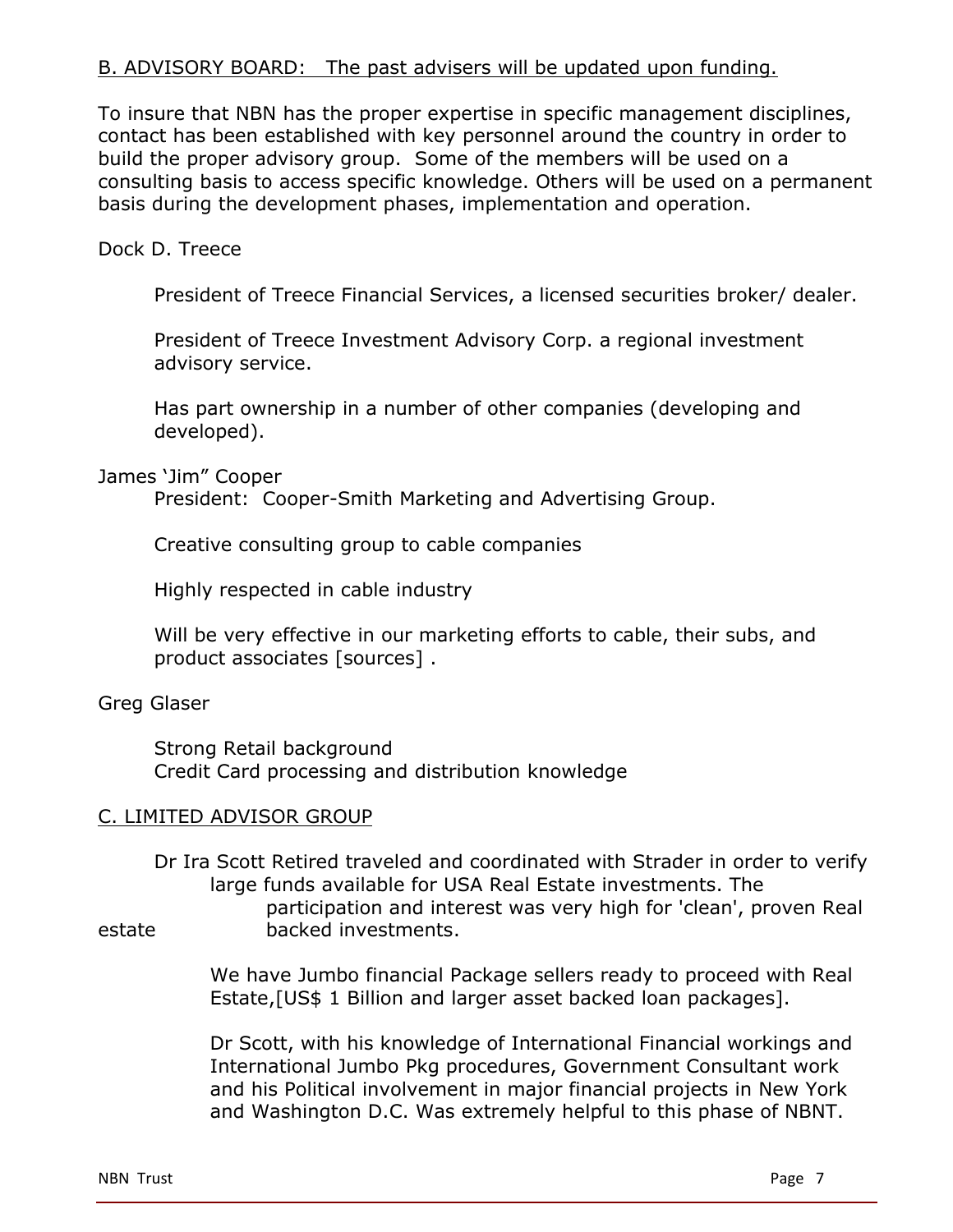#### John Carl

Past General Manager of a Large cable company

Teaches cable operations to cable companies

Will be an advisor to NBN on problem resolution

Will provide the cable management view of new ideas and concepts generated by NBN.

Jim Swartzer and other technical, marketing and developmental speakers.

Technical / overview consultant

Motivational and conceptual input and development expertise

Input on planning, development, and motivating NBN associates

**Purdue** University and Krannert study support, marketing and programing subsets of the NBN linkage requirements.

**Ohio State** has also indicated strong interest in participating in various add-on developments as required.

#### D. Technical, program integration and security

On the technical side, seven technical experts who are currently working for vendors in the development of NBN hardware and software will be contracted or brought on board as required. These personnel will be our communication link and technical service on the supplier side as well as coordination links for the system as it applies to the equipment and its support.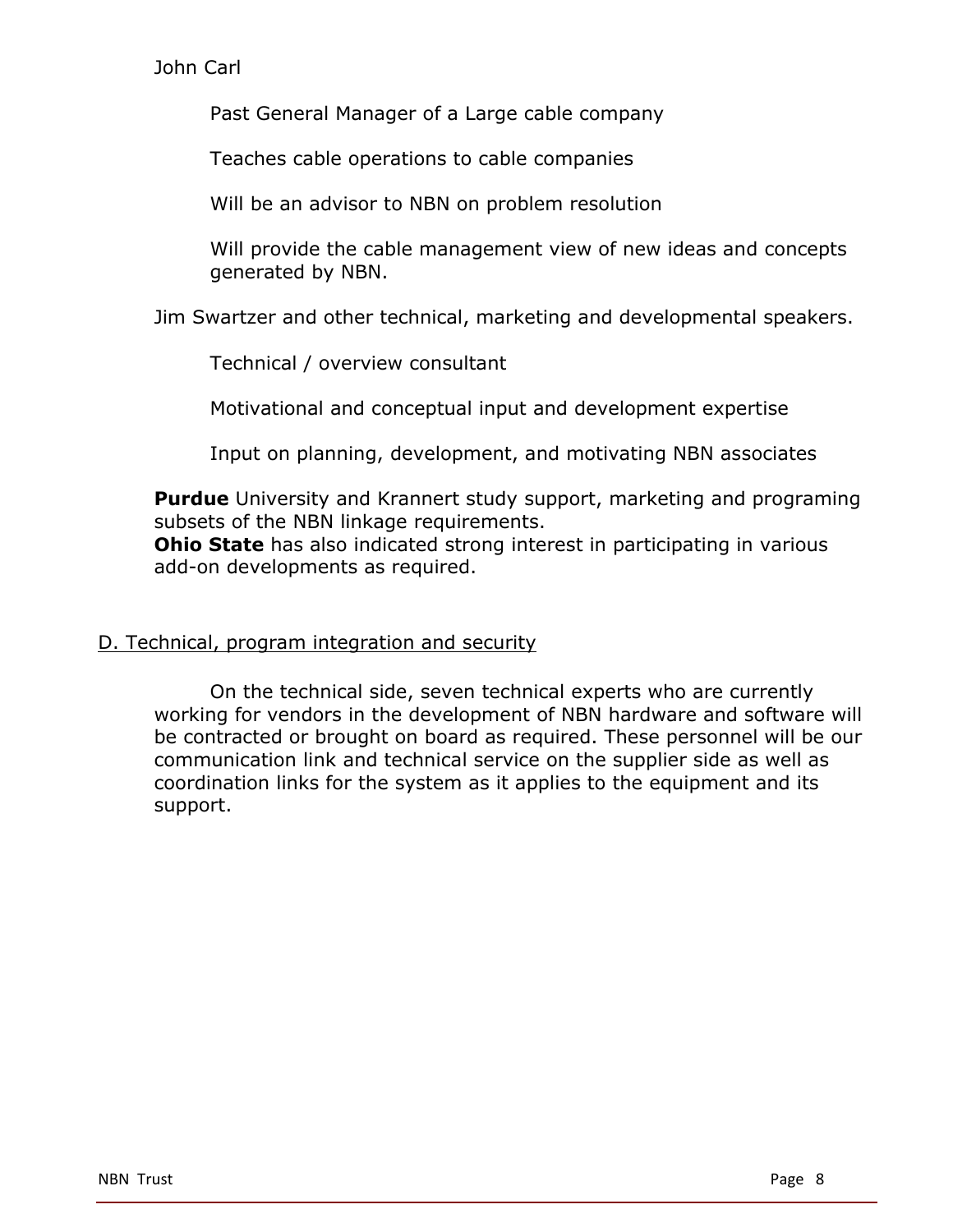# NATIONAL BUYERS NETWORK, Trust

Perrysburg, Ohio 43551 419-290-1248

Invitation to meeting:

We greatly anticipate your questions and look forward to meeting with your group to fully apprise you of the value and technology involvement of the total NBN project.

Not many offers in a lifetime have the value and full structured analytical analysis that NBN has sustained. Every step has been 'value analyzed' and simplified to absolute minimum cost structure while maintaining 'mil quality' security and full financial structure to maximize the profit, protection and potential for the asset/investor providers.

If the opportunity exists for "Value Added" or cost reduction or containment we designed our system to capture the profit. With Zero Base Budgeting and alternate cost analysis evaluation we simplified the distribution and payment flow to our advantage. Walmart was able to trim approximately 5% from the distribution but kept most major cost items in place. They almost doubled the profit margin of 'Big Box' stores. We have eliminated an additional 18% and do not have the Brick and Mortar, inventory, AR, huge personnel with training problems, liabilities, or a huge stockholder base to answer to.

NBN is also designed to be the Best Value to the Manufacturer as well as provide huge financial and time advantages to the consumer. We will share these advantages and values at your convenience.

I look forward to meeting you and your group in the near future. Our time line is filling: and we are planning to initiate before the end of the year.

Respectfully submitted:

NBN, T; C. StraderT.

. Profit Margin overview included as next page 10 and page 5.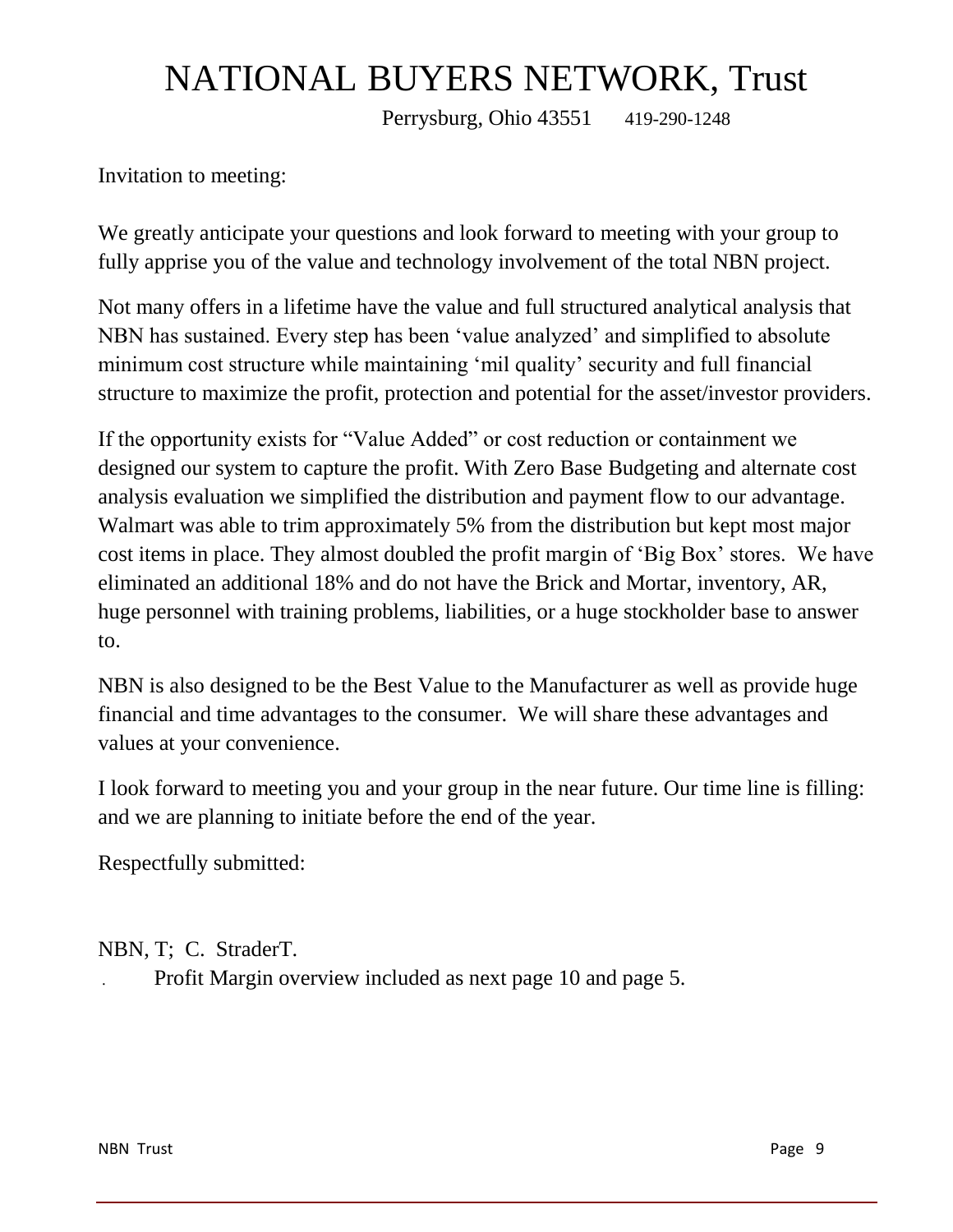# NATIONAL BUYERS NETWORK, Trust sm

Perrysburg, Ohio 43551 419-290-1248

#### MARGINS OVERVIEW FOR OUR INTEGRATED PROVEN PROCESS:

| 1 MANUFACTURING (HARD GOODS) |            | Conventional                 |                                              |
|------------------------------|------------|------------------------------|----------------------------------------------|
|                              | <b>NBN</b> |                              | <b>BIG Box Retail</b>                        |
| Mfg Costs                    | 36%        | Mfg Costs                    | 36%                                          |
| NBN Costs to home 26%        |            |                              | Mfg Dist to Retail 23% [includes floor plan] |
| <b>NBN</b> Total Cost        | 62%        | <b>Cost to Retail</b>        | 59%                                          |
|                              |            | Retail Margin                | 41%                                          |
|                              |            | <b>Retail Costs</b>          | 33%                                          |
| <b>NBN Net Margin BT</b>     | 38%        | <b>Walmart Net Margin BT</b> | 8%                                           |

**2 FOOD CHAIN** [food 'big box' national averages]

|                        | NBN             | Conventional               |
|------------------------|-----------------|----------------------------|
| <b>Wholesale Costs</b> | 67 <sub>%</sub> | Wholesale Costs 67%        |
| <b>NBN</b> Costs       | 14%             | <b>Retail Costs</b><br>33% |
| <b>NBN</b> Total Cost  | 81\%            | Retail Total Cost 97%      |

**NBN Net Margin BT 19% Food Chain Net BT 3%**

**3 LOANS HOME / CORP / Etc.** Loan spread: Jumbo+ to Buyer= 120 bp.

|                                        | NBN       | Bank & Institutional  |
|----------------------------------------|-----------|-----------------------|
| Loan Spread $[1.2\%]$ 120 basis points |           | $120$ b.pts.          |
| <b>Source Costs</b>                    | IO        | 30 to 50<br>Packagers |
| <b>NBN Costs</b>                       |           | Bank Chg's 90 to 70   |
| Net Spread                             | 90 b.pts. | 0 <sub>b.pts</sub>    |

Buyer Loan Discount offered by NBN: 50 basis points;

We will offer Loans at 0.5% below market

**NBN Net Margin BT 40 basis points**

 **Net Margin BT on Loan Increments of \$1 Billion** [10,000 homes**]** Value to NBN **\$4 mill / year / \$1 bill ,** direct deposit to our account.

Walmart based on 2011 Annual Report, Other based on Industry Financial Data, NBN based on M.Lynch, actual bid data and May Financial of Chicago.